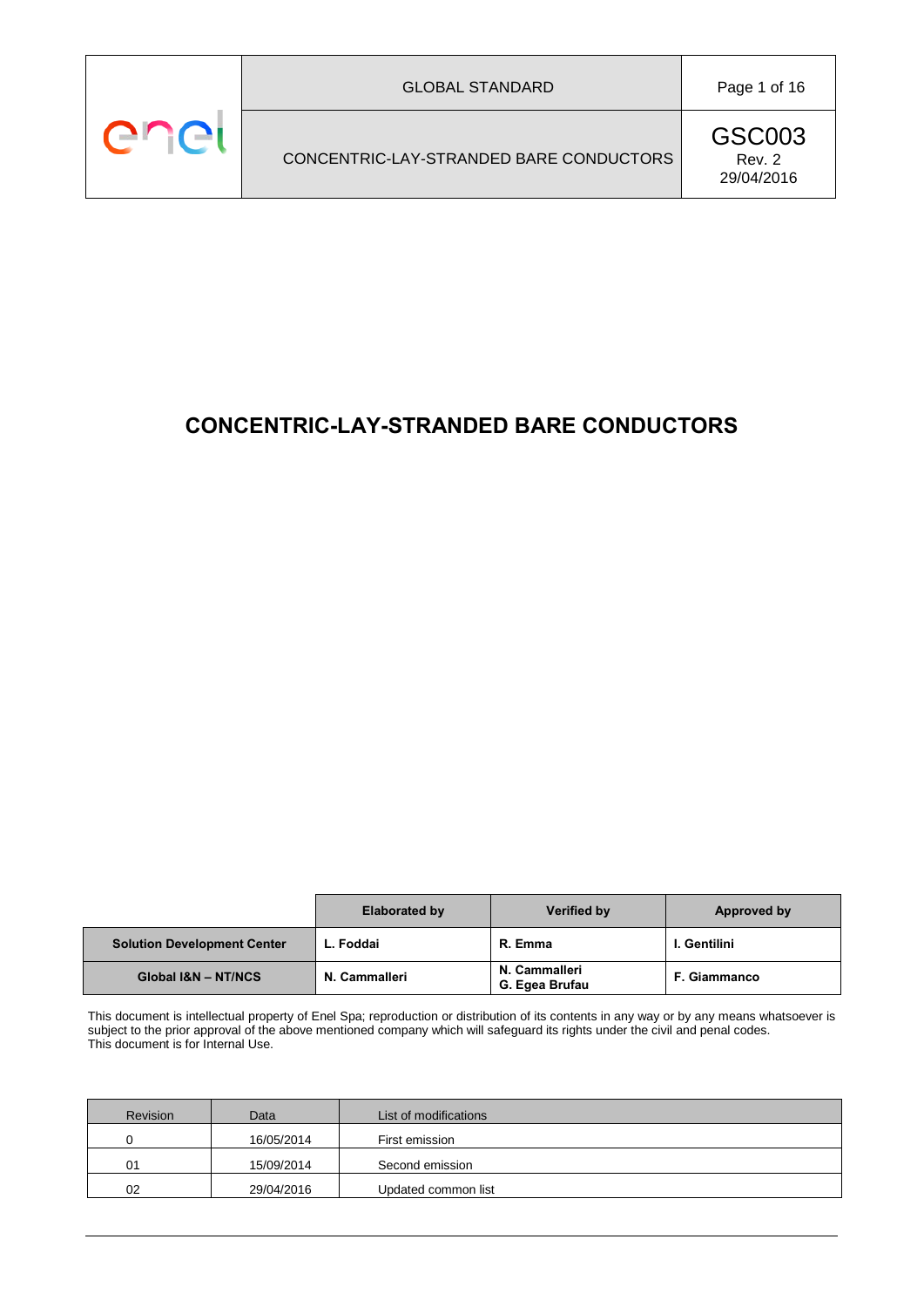



Page 2 of 16

CONCENTRIC-LAY-STRANDED BARE CONDUCTORS

**GSC003** Rev. 2 29/04/2016

# **CONTENTS**

# **LOCAL SECTION**

- LATAM: Ampla (Brazil), Chilectra (Chile), Codensa (Colombia), Coelce (Brazil), Edelnor  $\overline{A}$ (Perù), Edesur (Argentine)
- ENDESA DISTRIBUCIÓN ELÉCTRICA (Spain)  $\mathsf{B}$
- ENEL DISTRIBUZIONE (Italy), ENEL DISTRIBUTIE: Banat, Dobrogea, Muntenia,  $\mathsf{C}$ (Romania)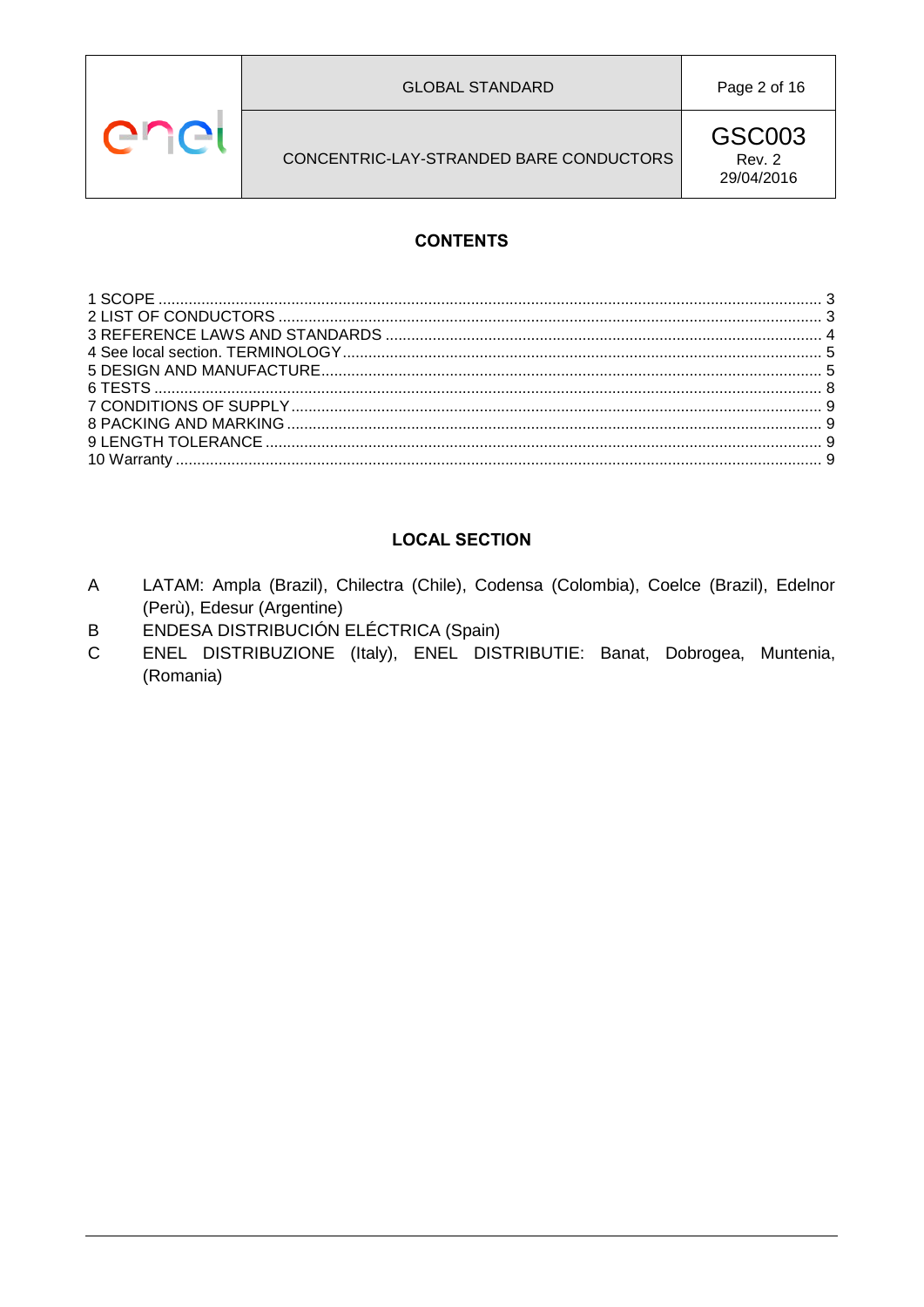# <span id="page-2-0"></span>**1 SCOPE**

The aim of this document is to provide technical requirements for the supply of concentric –laystranded bare conductors to be used in the overhead electrical distribution lines of the Enel Group Distribution Companies, listed below:

LATAM

EUROPA

- e Ampla (AM) Brasil<br>
Chilectra (CH) Chile
- Chilectra (CH)
- Codensa (CD) Colombia
- Coelce (CE) Brasil
- Edelnor (EN) Perú
- Edesur (ES) Argentina
- Endesa Distribución Eléctrica (EE) España
- **Enel Distributie Banat (ER)** Romania
- Enel Distributie Dobrogea (ER) Romania
- **Enel Distributie Muntenia (ER)** Romania
- <span id="page-2-1"></span>**ENEL Distribuzione (ED)** Italy

# **2 LIST OF CONDUCTORS**

The list of conductors with the main requirements, which is an integral part of the present document, is reported in "Concentric –lay-stranded bare conductors (Common List)" attached. In the follows tables are shown a brief of these requirements.

|                    |          | <b>Size</b>              |                          |                          | <b>Quantity of wires</b> |           |                | <b>DC</b>                                |                                                          |
|--------------------|----------|--------------------------|--------------------------|--------------------------|--------------------------|-----------|----------------|------------------------------------------|----------------------------------------------------------|
| <b>Standard</b>    | Cod. GSC | Kcmil                    | Awg                      | mm <sup>2</sup>          | <b>Code Words</b>        | <b>AL</b> | <b>ST</b>      | <b>AL</b><br>coated Steel <sup>(1)</sup> | <b>Resistance</b><br>at 20 $^{\circ}$ C<br>$(\Omega/km)$ |
|                    | 001      | $\overline{a}$           | 4                        | $\blacksquare$           | Swan                     | 6         | $\mathbf{1}$   | $\blacksquare$                           | 1,3545                                                   |
|                    | 002      | $\overline{\phantom{a}}$ | 2                        | $\overline{\phantom{a}}$ | Sparrow                  | 6         | 1              | $\overline{\phantom{0}}$                 | 1,3278                                                   |
|                    | 003      |                          | 1/0                      |                          | Raven                    | 6         | $\mathbf{1}$   | -                                        | 0,5360                                                   |
| ASTM B232          | 004      | $\blacksquare$           | 2/0                      | $\blacksquare$           | Quail                    | 6         | 1              | ٠                                        | 0.4160                                                   |
|                    | 005      |                          | 4/0                      | $\blacksquare$           | Penguin                  | 6         | 1              | $\overline{\phantom{0}}$                 | 0,2676                                                   |
|                    | 006      | 266,8                    | ä,                       | $\blacksquare$           | Partridge                | 26        | $\overline{7}$ | $\overline{\phantom{0}}$                 | 0,2148                                                   |
|                    | 007      | 336.4                    | $\overline{\phantom{a}}$ | $\overline{\phantom{a}}$ | Linnet                   | 26        | $\overline{7}$ | $\overline{\phantom{0}}$                 | 0.1699                                                   |
|                    | 008      |                          | $\overline{\phantom{a}}$ | 25/4                     | ٠                        | 6         | 1              | $\overline{\phantom{0}}$                 | 1,2000                                                   |
| <b>IRAM 2187-I</b> | 009      | $\blacksquare$           | ٠                        | 50/8                     | $\overline{a}$           | 6         | $\mathbf{1}$   | $\overline{\phantom{0}}$                 | 0,5950                                                   |
|                    | 010      | $\overline{\phantom{a}}$ | $\overline{\phantom{a}}$ | 95/15                    | $\overline{\phantom{a}}$ | 26        | $\overline{7}$ | $\overline{\phantom{0}}$                 | 0,3060                                                   |
|                    | 011      |                          | ٠                        | 54.6                     | 47- AL1/8-ST1A           | 6         | $\mathbf{1}$   |                                          | 0,6129                                                   |
|                    | 042      | $\overline{\phantom{a}}$ | ٠                        | 56.3                     | 48-AL1/8-ST1A            | 6         | $\mathbf{1}$   | $\overline{\phantom{0}}$                 | 0.5939                                                   |
|                    | 012      | $\overline{\phantom{a}}$ | $\overline{\phantom{a}}$ | 54,6                     | 47- AL1/8-A20SA          | 6         | $\mathbf 0$    | $\mathbf{1}$                             | 0,5802                                                   |
|                    | 043      |                          | ٠                        | 81.3                     | 70-AL1/11-ST1A           | 26        | $\overline{7}$ | ÷,                                       | 0.4132                                                   |
|                    | 013      |                          |                          | 78.6                     | 67-AL1/11-A20SA          | 6         | $\mathbf 0$    | 1                                        | 0.4029                                                   |
|                    | 014      |                          | $\overline{\phantom{a}}$ | 116,2                    | 94- AL1/22-ST1A          | 30        | $\overline{7}$ |                                          | 0,3067                                                   |
| EN-50182           | 044      | $\overline{\phantom{a}}$ | ٠                        | 109.7                    | 94-AL1/15-ST1A           | 26        | $\overline{7}$ | $\overline{\phantom{0}}$                 | 0.3060                                                   |
| (Note 1)           | 015      | $\overline{\phantom{a}}$ | $\overline{\phantom{a}}$ | 125,1                    | 107- AL1/18-A20SA        | 6         | $\mathbf 0$    | 1                                        | 0,2530                                                   |
|                    | 045      |                          | ٠                        | 141.4                    | 122-AL1/20-ST1A          | 26        | $\overline{7}$ | ٠                                        | 0.2376                                                   |
|                    | 046      | ٠                        | ٠                        | 148.5                    | 128-AL1/21-ST1A          | 26        | $\Omega$       | $\overline{7}$                           | 0.2261                                                   |
|                    | 016      |                          |                          | 147,1                    | 119-AL1/28-A20SA         | 15        | $\mathbf 0$    | 4                                        | 0,2265                                                   |
|                    | 041      |                          |                          | 148,5                    | 128-AL1/21-A20SA         | 26        |                | $\overline{7}$                           | 0,2140                                                   |
|                    | 017      | $\blacksquare$           | $\blacksquare$           | 181,6                    | 147- AL1/34-ST1A         | 30        | $\overline{7}$ |                                          | 0.1963                                                   |
|                    | 018      | $\overline{\phantom{a}}$ | $\overline{\phantom{a}}$ | 181,6                    | 147-AL1/34-A20SA         | 30        | $\mathbf 0$    | $\overline{7}$                           | 0,1819                                                   |

**Table 1** - Concentric-Lay-Stranded Aluminum Conductors, Coated-Steel Reinforced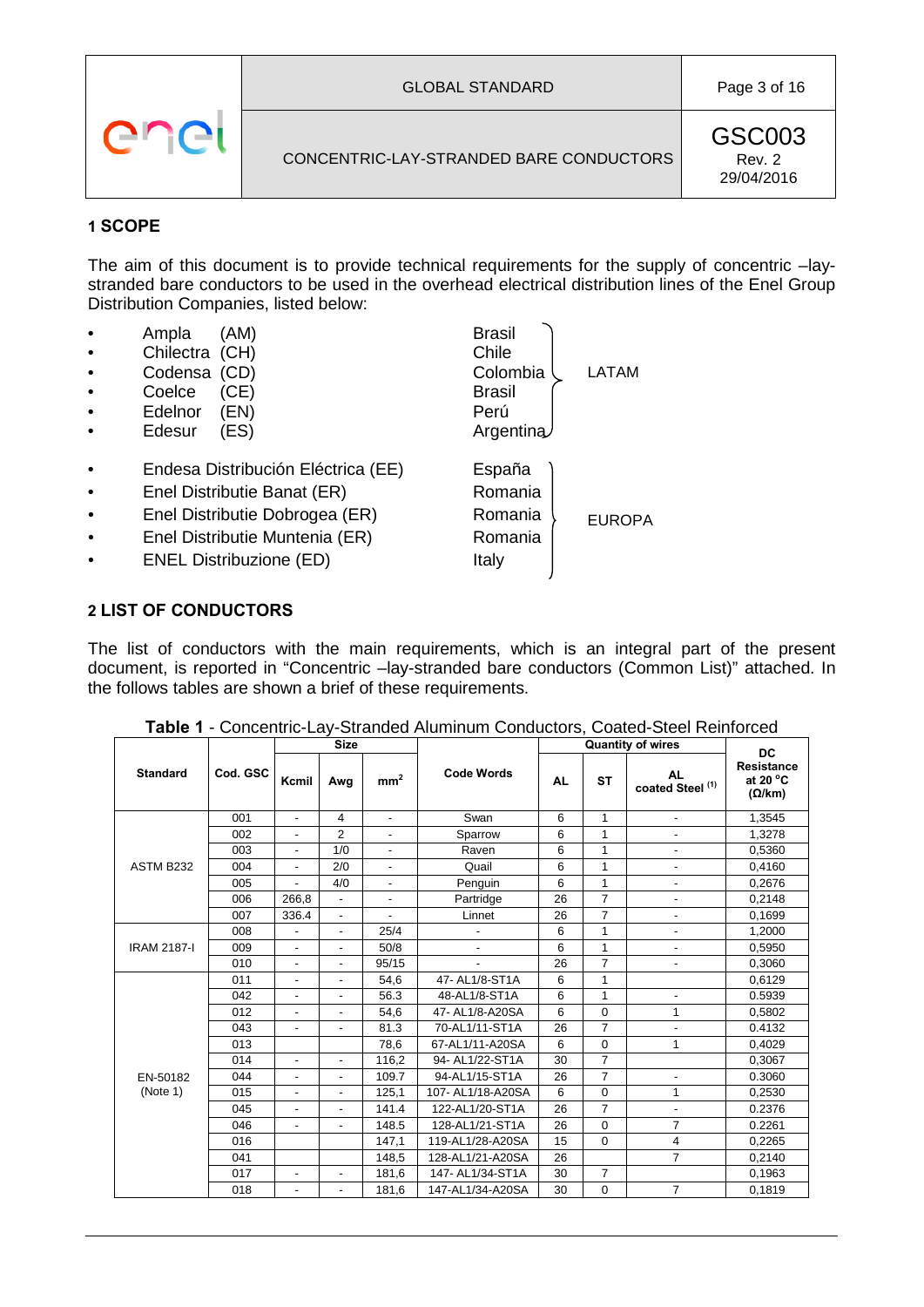| <b>GLOBAL STANDARD</b>                  | Page 4 of 16                   |
|-----------------------------------------|--------------------------------|
| CONCENTRIC-LAY-STRANDED BARE CONDUCTORS | GSC003<br>Rev. 2<br>29/04/2016 |

<span id="page-3-1"></span>Note 1 – The conductors designated by abbreviations AL1/A20SA are concentric-lay-stranded aluminum conductors, aluminum-coated-steel reinforced. However, the conductors designated by abbreviations AL1/ST1A are concentric-lay-stranded aluminum conductors, zinc-coated-steel reinforced.

| <b>Standard</b> | Cod. GSC | <b>Code Words</b> | <b>Size</b><br>(mm <sup>2</sup> ) | <b>Quantity of</b><br>Aluminum wires | <b>DC Resistance</b><br>at 20 °C ( $\Omega$ /km) |
|-----------------|----------|-------------------|-----------------------------------|--------------------------------------|--------------------------------------------------|
|                 | 019      |                   | 25                                |                                      | 1,3400                                           |
|                 | 020      |                   | 50                                |                                      | 0,6700                                           |
|                 | 021      | -                 | 70                                | 19                                   | 0,4780                                           |
|                 | 022      |                   | 70                                | 7                                    | 0,4780                                           |
|                 | 023      |                   | 120                               | 19                                   | 0,2790                                           |
|                 | 024      |                   | 160                               | 19                                   | 0,2050                                           |
| ASTM B399       | 025      |                   | 200                               | 19                                   | 0,1640                                           |
|                 | 026      |                   | 240                               | 37                                   | 0,1419                                           |
|                 | 027      |                   | 240                               | 61                                   | 0,1393                                           |
|                 | 028      |                   | 315                               | 37                                   | 0,1040                                           |
|                 | 029      |                   | 400                               | 37                                   | 0,0820                                           |
|                 | 030      |                   | 500                               | 37                                   | 0,0660                                           |
|                 | 031      |                   | 630                               | 37                                   | 0,0520                                           |
| EN-50182        | 032      | 148-AL3           | 148,1                             | 19                                   | 0,2234                                           |

**Table 2** - Concentric-Lay-Stranded Aluminum-Alloy Conductors

| <b>Standard</b> | Cod. GSC | <b>Code Words</b>        | <b>Size</b><br>$(mm^2)$ | <b>Quantity of</b><br><b>Cooper wires</b> | <b>DC Resistance</b><br>at 20 °C ( $\Omega$ /km) |
|-----------------|----------|--------------------------|-------------------------|-------------------------------------------|--------------------------------------------------|
|                 | 033      | $\blacksquare$           | 25                      |                                           | 0,795                                            |
| ASTM B8         | 034      |                          | 35                      |                                           | 0,538                                            |
|                 | 035      | $\overline{\phantom{a}}$ | 70                      | 19                                        | 0,276                                            |
|                 | 036      |                          | 95                      | 19                                        | 0,198                                            |
| UNE-207015      | 037      | C <sub>35</sub>          | 34,9                    |                                           | 0,529                                            |
|                 | 038      | C 50 E                   | 49,5                    | 7                                         | 0,372                                            |
|                 | 039      | C 70                     | 70,3                    | 19                                        | 0,268                                            |
|                 | 040      | C <sub>95</sub>          | 94,8                    | 19                                        | 0,196                                            |

# <span id="page-3-0"></span>**3 REFERENCE LAWS AND STANDARDS**

The list of reference laws and standards used to develop this specification and that shall be used as test method are mentioned below in this document

### <span id="page-3-2"></span>**3.1 International Standards**

See local section.

### <span id="page-3-3"></span>**3.2 List of replaced Standards**

See local section

### <span id="page-3-4"></span>**3.3 Local Standards**

See local section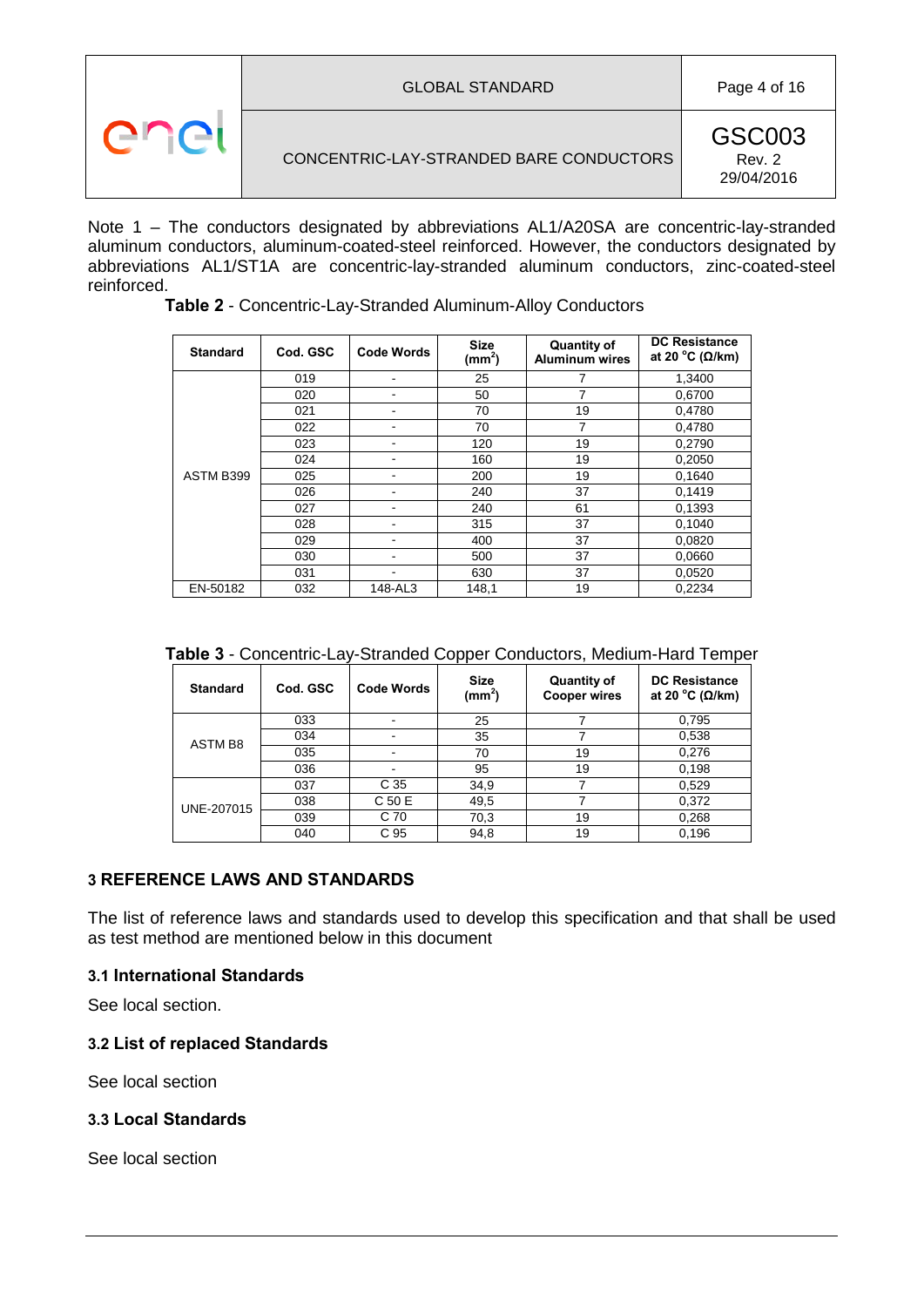# CONCENTRIC-LAY-STRANDED BARE CONDUCTORS

# <span id="page-4-0"></span>**4 See local section. TERMINOLOGY**

enei

In addition to IEC 60050-466 terminology, the following ones shall be noted:

- Direction of lay: The direction of lay is defined as right-hand or left-hand. With right-hand lay, the wires conform to the direction of the central part of the letter Z when the conductor is held vertically. With left-hand lay, the wires conform to the direction of the central part of letter S when the conductor is held vertically;
- Lay ratio: means the ratio of the axial length of one complete turn of the helix formed by the the wire of a stranded conductor to the external diameter of the corresponding layer of wires;
- Nominal: the name or identifying value of a measurable property by which a conductor or component of a conductor is identified ant to which tolerance are applied. Nominal values should be target values;
- Wire: a filament of draw metal having a constant circular cross-section;
- Rated Tensile Strength: sum of the tensile strength of all wires considering the rupture load of the weakest wire.

#### <span id="page-4-1"></span>**5 DESIGN AND MANUFACTURE**

#### **5.1 RAW MATERIALS OF WIRES**

The following sections provides general information about the raw material of wires considered in this Global Standard. Specific characteristics are detailed in Common List.

#### **5.1.1 Zinc-Coated (Galvanized) Steel Core Wires**

Zinc-Coated (Galvanized) Steel Core Wires used for mechanical reinforcement in the manufacture of aluminum conductors, must be manufactured with the requirements of the standards shown in the section 3.1 of the Local Section.

#### **5.1.2 Aluminum-Coated (Aluminized) Steel Core Wires**

Aluminum-Coated (Aluminized) Steel Core Wires used for mechanical reinforcement in the manufacture of aluminum conductors, must be manufactured with the requirements of the EN 61232. The wires shall be "20SA" class and "A" type.

#### **5.1.3 Aluminum Wires**

Aluminum wires used to assemble the bare conductors considered in this Global Standard shall be made of pure aluminum, manufacture under the standards EN 60889 or IEC 60889, or aluminum 1350-H19, manufacture under the standard ASTM B230 y ASTM B231, as indicated in the section 3.1 of the Local Section.

#### **5.1.4 Aluminum-Alloy Wires**

Aluminum-alloy wires used to assemble the bare conductors considered in this Global Standard shall be made of 6201-T81 aluminum-alloy under the standard ASTM B398 or identified as AL3 under the standard Norma EN 50183, as indicated in the section 3.1 of the Local Section.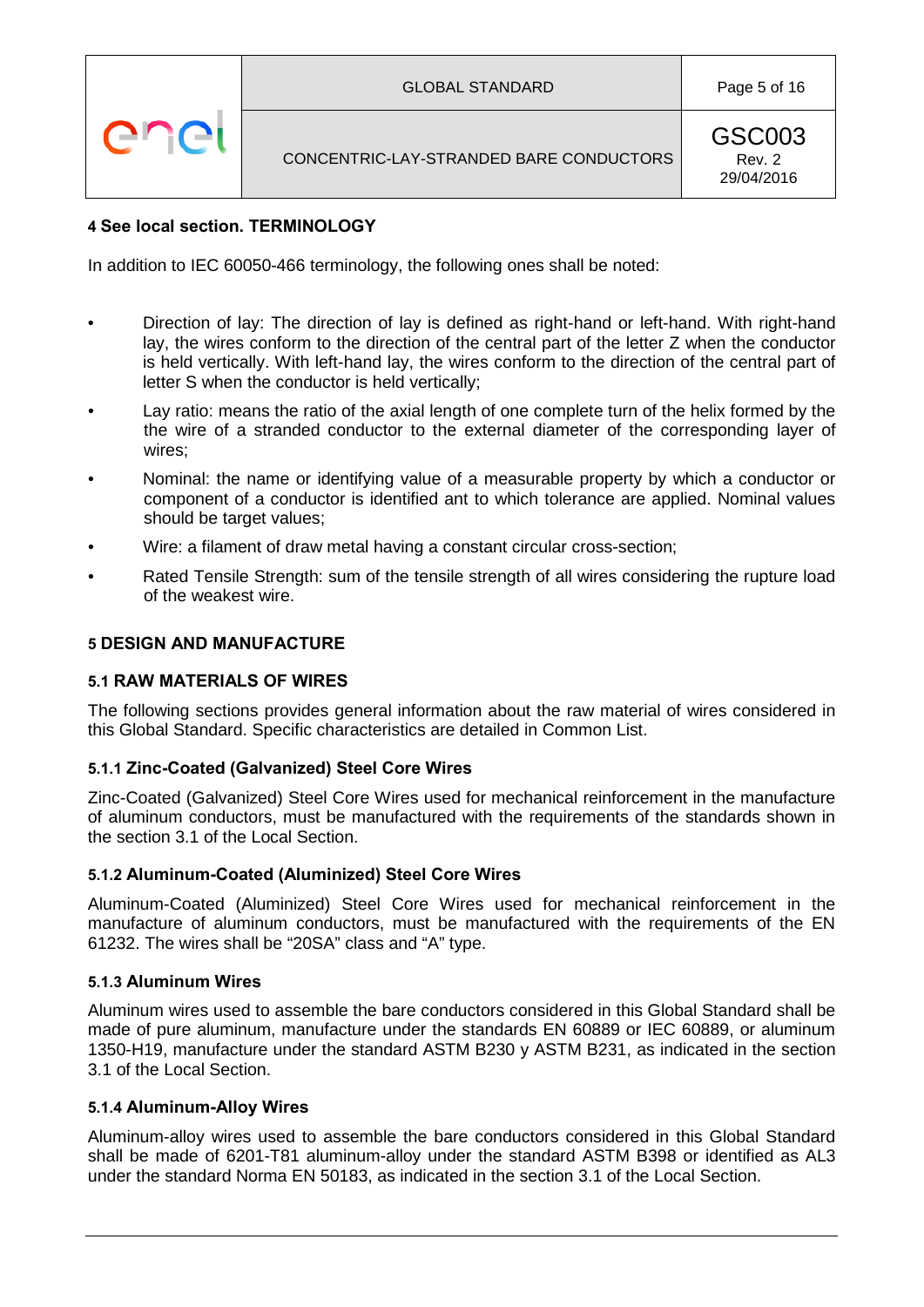|  | <b>GLOBAL STANDARD</b>                  | Page 6 of 16                   |
|--|-----------------------------------------|--------------------------------|
|  | CONCENTRIC-LAY-STRANDED BARE CONDUCTORS | GSC003<br>Rev. 2<br>29/04/2016 |

### <span id="page-5-0"></span>**5.1.5 Copper wires**

Copper wires shall be uncoated, under the standards ASTM B2 or UNE 207015, as indicated in the section 3.1 and 3.3 of the Local Section.

# **5.2 CONSTRUCCIÓN**

The following sections provides the description of the conductors in function of the wires use to assemble them. The Standards use to manufacture the conductors are indicated in the Common List and in the section [2.](#page-2-1)

#### **5.2.1 Aluminum Conductors**

Aluminum conductors shall be assembled with aluminum wires, as indicated in the section 5.1.3.

#### **5.2.2 Aluminum Conductors, Zinc-Coated-Steel Reinforced**

Aluminum conductors, coated-steel reinforced are assembled with aluminum wires (see 5.1.3) in the external layers and zinc-coated (galvanized) steel core wires in the internal layers ( see 5.1.1).

#### **5.2.3 Aluminum Conductors, Aluminum-Coated-Steel Reinforced**

Aluminum conductors, aluminum-coated-steel reinforced are assembled with aluminum wires (see 5.1.3) in the external layers and aluminum-coated (Aluminized) steel core wires in the internal layers (see 5.1.2).

#### **5.2.4 Alloy-aluminum conductors**

The alloy-aluminum conductors shall be assembled with alloy-aluminum wires, as indicated in the section 5.1.4.

#### **5.2.5 Copper conductors**

The uncompressed copper conductors shall be assembled with copper wire, as indicated in the section 5.1.5.

#### <span id="page-5-1"></span>**5.2.6 Greases**

The Concentric-Lay-Stranded Aluminum Conductors, Aluminum-Coated-Steel Reinforced and Alloy-Aluminum Conductors could be provided with or without greases, applied to the both internal or external layers (see Figure 1), as indicated in the Common List.

The grease shall be chemically neutral with respect to aluminum, zinc and steel, free of impurities, uniform throughout of length of the conductor, hot applied (type B). Its drop point shall be greater than 110  $\rm{°C}$  and the stability under short-circuit must be tested with 250  $\rm{°C}$  for 1,5 seconds. It must have the characteristics described in the standards EN 50326 or IEC 61394, as indicated in the Common List.

The conductors shall be provided with grease only when explicitly requested in the purchase order.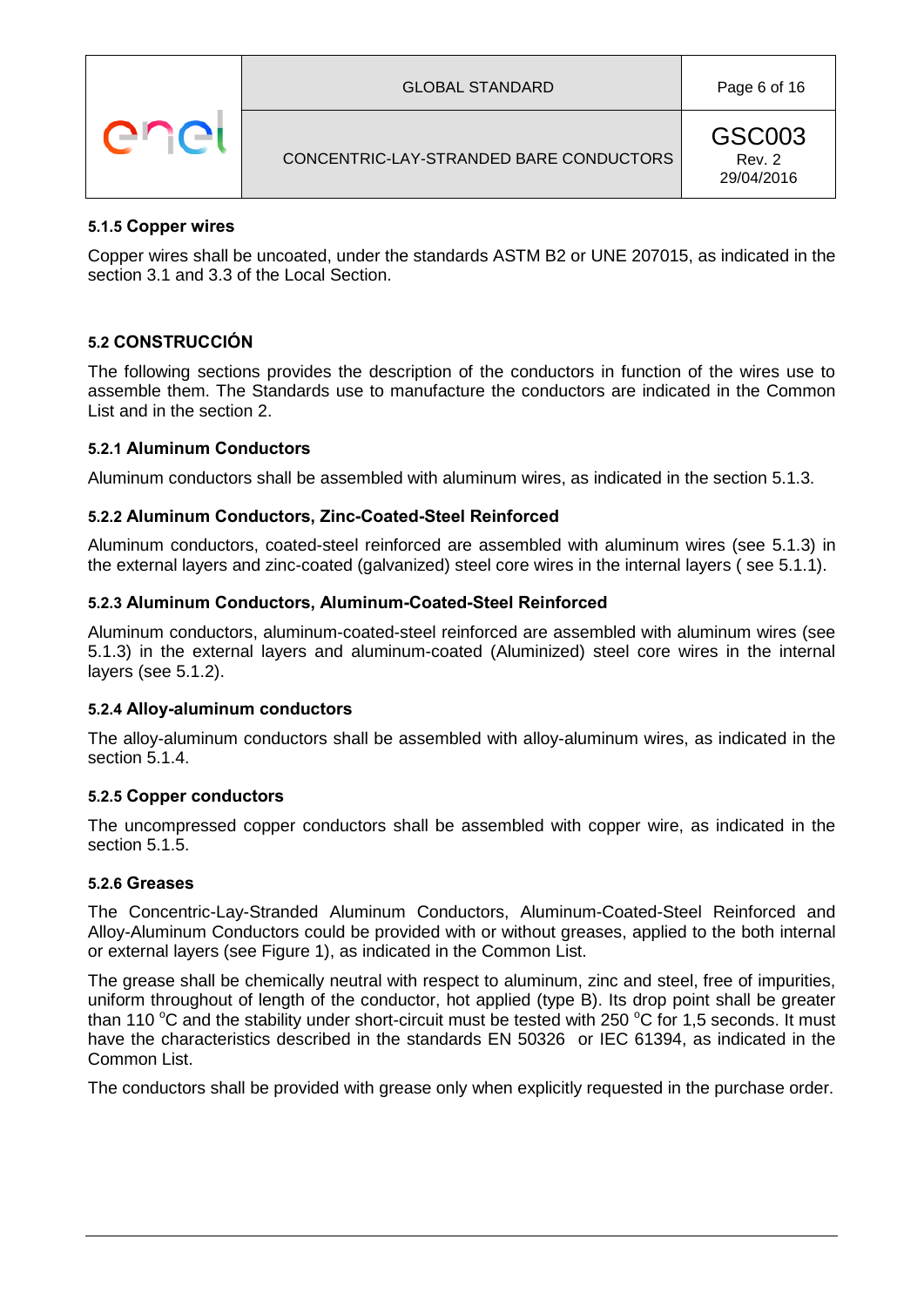# CONCENTRIC-LAY-STRANDED BARE CONDUCTORS

GSC003 Rev. 2 29/04/2016



**Figure 1 –** Greased Conductors.

The volume of the grease shall be calculated with the following equation:

$$
Vg = 0.25 \pi (D_o^2 - n_a d_a^2 - n_s d_s^2)
$$

Where:

- $V<sub>q</sub>$  = Volume of grease per length
- $D_0$  = outer diameter for the conductor
- $d_a$  = diameter of the aluminum wire
- $d_s$  = diameter of steel wire.
- $n_a$  = number of aluminum wires in the conductor
- $n<sub>s</sub>$  = number of steel wires in the conductor

Consequently, with the density of the grease of  $0.87$  g/cm<sup>3</sup> and with fill factor of  $0.8$ , the mass of the grease will be:

$$
M_g=0.8~V_g~\delta
$$

 $M<sub>q</sub>$  = mass of grease per length

 $\delta$  = density of grease

### **5.3 SURFACE**

The surface of the conductor shall be free from all imperfections visible to the unaided eye (normal corrective lenses accepted), such as nicks, indentations, etc., not consistent with good commercial practice.

### **5.4 Conductor diameter**

The diameter of the conductor shall not vary from the nominal values more than the limits indicated in the standards shown in the Common List.

### <span id="page-6-0"></span>**5.5 Stranding**

All wires of the conductor shall be concentrically stranded.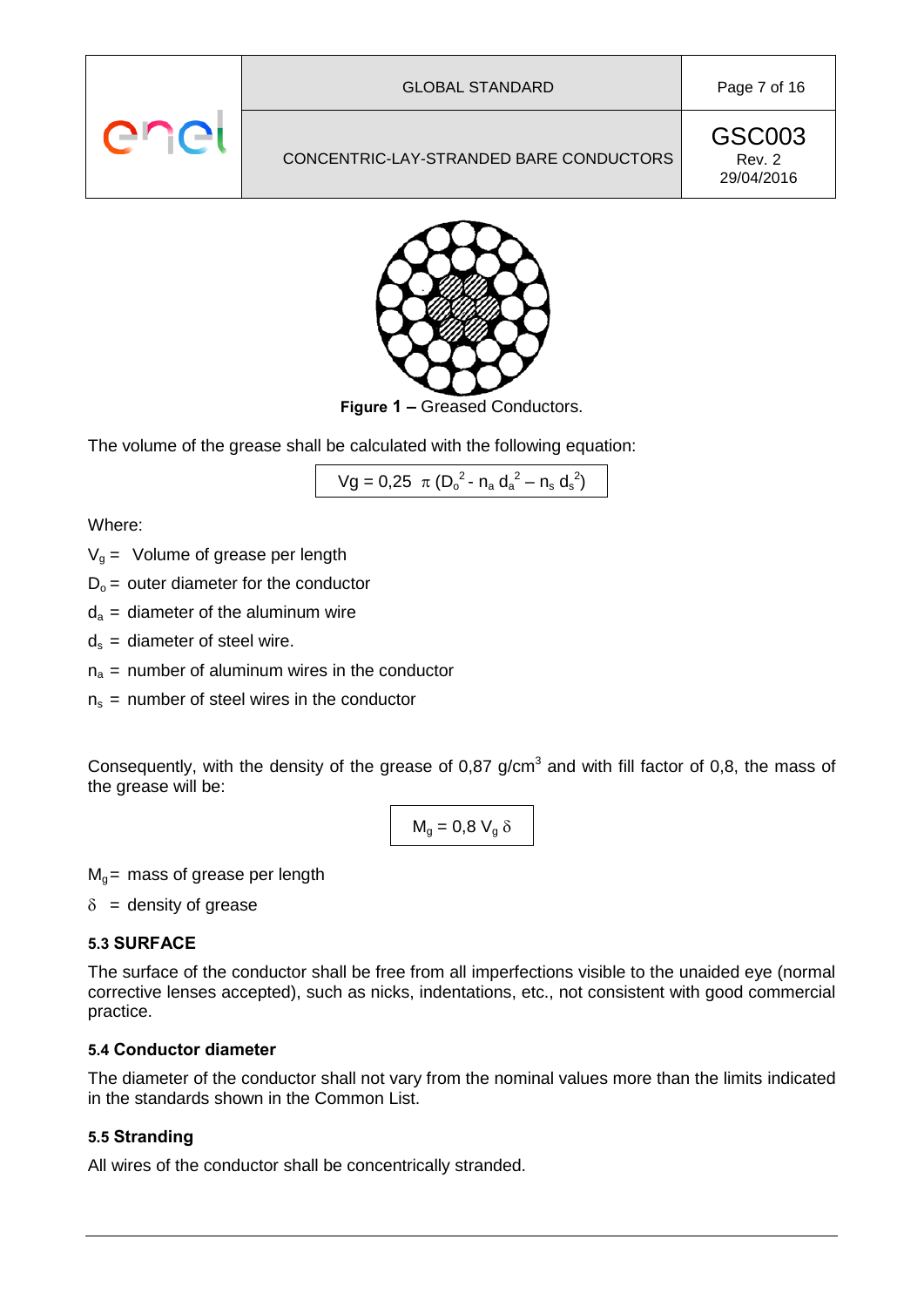|  | <b>GLOBAL STANDARD</b>                  | Page 8 of 16                   |
|--|-----------------------------------------|--------------------------------|
|  | CONCENTRIC-LAY-STRANDED BARE CONDUCTORS | GSC003<br>Rev. 2<br>29/04/2016 |

Adjacent wire layers shall be stranded with reverse lay directions. The directions of lay of the external layer shall be "right-hand" to aluminum conductors. The direction of lay of the extern layer to copper conductor shall be "right-hand" or "left-hand", as indicated in the Local Section.

The wires in each layer shall be every and closely stranded around the underlying wire of wires.

### **5.6 Joints**

Conductors with only one steel wire, shall not be made any joints after heat treatment of wires or rods. There shall be no joints of any kind made in the zinc-coated or aluminum-coated steel core wire or wires during stranding.

Before stranding, no more than one joint shall be accepted in the aluminum wires per length of conductor. During stranding, no wire welds shall be made for the purpose of achieving the required conductor length.

Joints are permitted in aluminum or copper wires unavoidably broken during stranding, provided such breaks are not associated with either inherently defective wire or with the use of short lengths of wires. Joints shall conform to the geometry of original wire, i.e., joints shall be dressed smoothly with a diameter equal to that of the parent wires and shall not be kinked. Joints shall not be made in the finished copper wires composing conductors of seven wires or less.

Joints in wires shall not be closer than 15 m form a joint in the same wire or in any other wire of the completed conductor. The quantity of joints per length shall not greater than values indicated in the standards shown in the Common List.

Joints shall be made by electric butt welding, electric butt cold upset welding or cold pressure welding and other approved methods. These joints shall be made in accordance with good commercial practice. The first type of joints shall be electrically annealed for approximately 250 mm on both sides of the weld.

#### **5.7 Mass per unit of length**

The mass per unit length of the conductor shall be calculated using densities, stranding increments and cross-sectional areas of all kind of wires. The mass per unit length of the conductor without grease shall not vary from its nominal value by more than  $\pm 2$  %.

### **5.8 Rated tensile strength**

Rated tensile strength are result of sum of the tensile strength of all wires that compose the conductor, as indicated in the standards shown in the Common List.

#### **5.9 Electrical resistance**

The electrical DC resistance at 20 °C of a conductor, expressed in  $\Omega$  / km and with three decimals, is calculated using the value of the resistivity of the wires used.

### <span id="page-7-0"></span>**6 TESTS**

### <span id="page-7-1"></span>**6.1 Type Test**

Type test shall be carried out over conductors considered in this Global Standard in order to verify its main characteristics that depended mainly on its design

Each manufacture shall make these tests once for a new design or manufacturing process of conductor and the subsequently repeated only when the design or manufacturing process is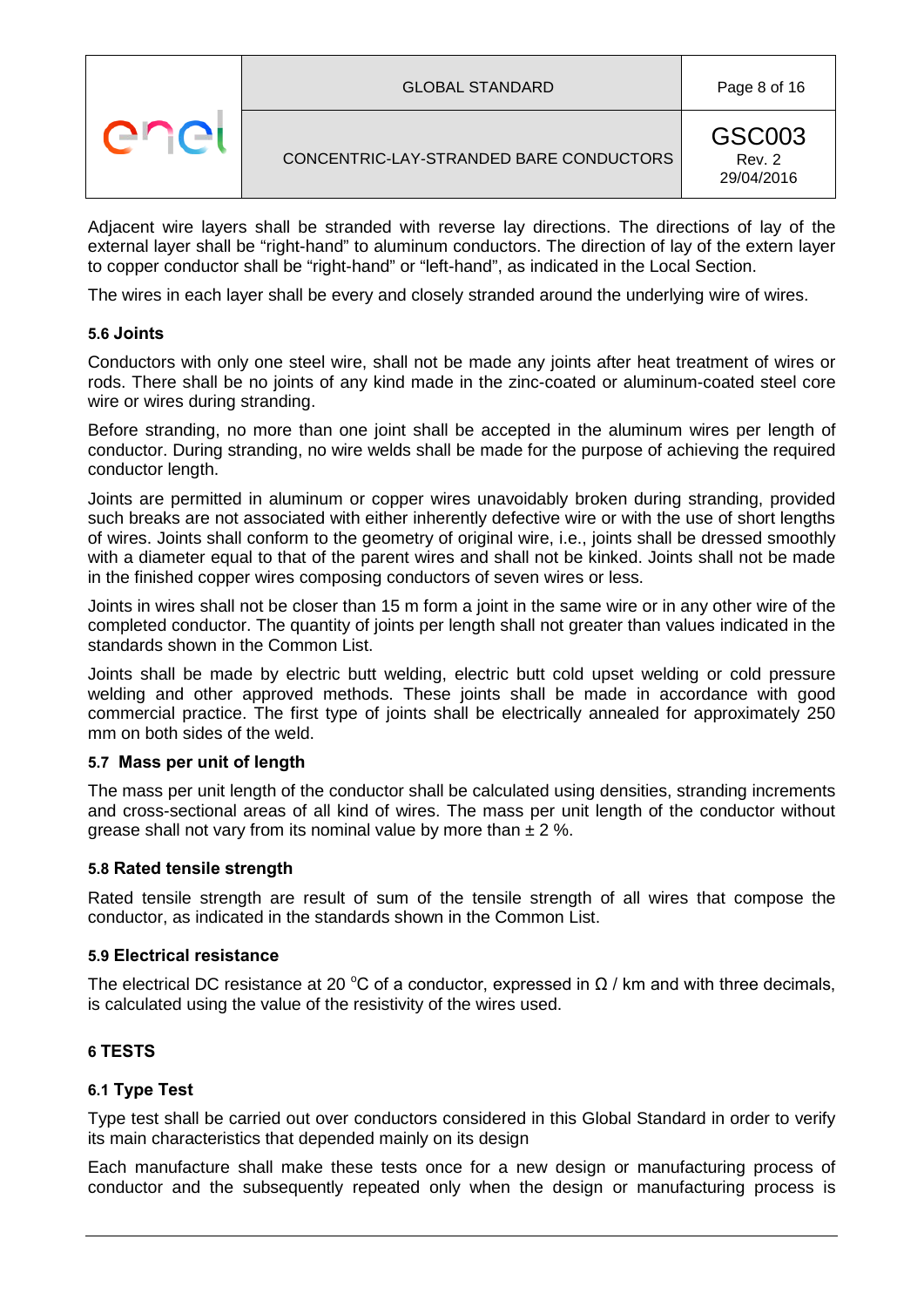|  | <b>GLOBAL STANDARD</b>                  | Page 9 of 16                   |
|--|-----------------------------------------|--------------------------------|
|  | CONCENTRIC-LAY-STRANDED BARE CONDUCTORS | GSC003<br>Rev. 2<br>29/04/2016 |

changed. The type test shall be analyzed by the purchaser using the requirements of this Global Standard and requirements of his homologation procedures.

The list of type tests of wires and conductors are shown in the Local Section and shall be carried out as the procedures of standards indicated in the Common List.

### <span id="page-8-4"></span>**6.2 Sample test**

Sample test shall be carried out to guarantee the quality of conductors and compliance with the requirements of this standard. Shall be informed in the purchase order about the presence of a inspector as representative of the purchaser during the sample tests

The list of sample tests of wires and conductors are shown in the Local Section and shall be carried out as the procedures of standards indicated in the Common List.

#### <span id="page-8-0"></span>**7 CONDITIONS OF SUPPLY**

The conductor shall be suitably protected against damage which could in ordinary handling and shipping. The reel shall be protected with staves or similar protection

The reel shall be capable to supporting the weight of the conductor both during and after transport, by truck, crane movements or forklift truck, without cause damage to the conductor.

The drum bore shall be capable to supporting the weight of the conductor and respect the minimum bend radio.

The reel shall be loaded and unloaded by crane capable to support its weight.

These ends internally secured to the spools, must be mechanically protected against possible damages resulting from handling and transportation of each spool, leaving both ends accessible through the use of an internal helix or reel on each spool.

Specific characteristics are detailed in Local Section.

#### <span id="page-8-1"></span>**8 PACKING AND MARKING**

Each reel shall be identified with a indelible and easily legible mark on the external faces, as indicated in the Local Section

#### <span id="page-8-2"></span>**9 LENGTH TOLERANCE**

The admitted tolerance for a size is equal to  $\pm$  5% of the length indicated in the order. The equipment used to measure the length of the conductor shall be accurate to  $\pm$  1%.

#### <span id="page-8-3"></span>**10 Warranty**

Requirement of warranty will be indicated the moment of request for bids it, indicating periods and standards.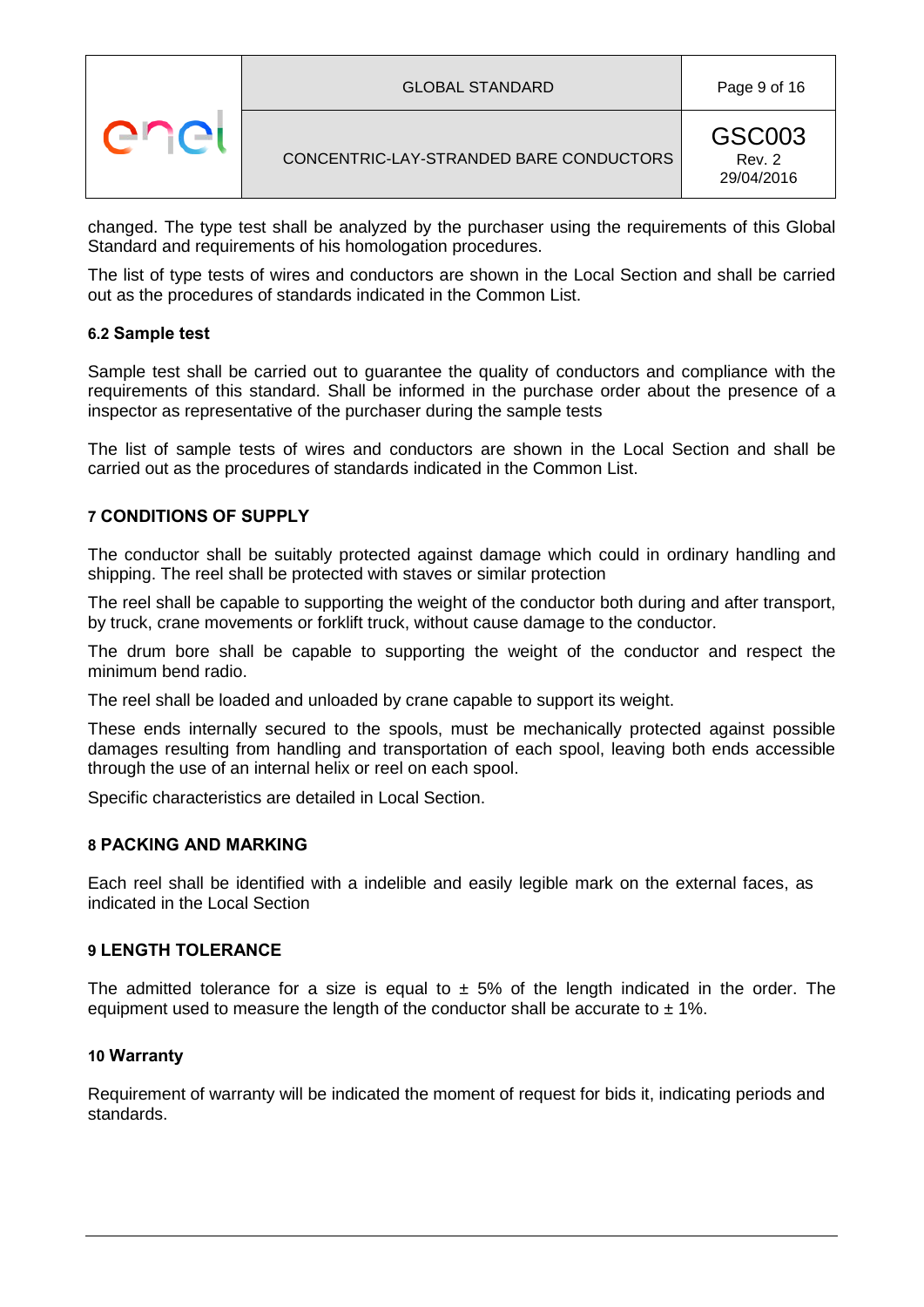#### GLOBAL STANDARD Page 10 of 16

# CONCENTRIC-LAY-STRANDED BARE CONDUCTORS

enei

GSC003 Rev. 2 29/04/2016

# **LOCAL SECTION A – LATAM: Ampla (Brazil), Chilectra (Chile), Codensa (Colombia), Coelce (Brazil), Edelnor (Perù), Edesur (Argentina)**

| <b>ITEM</b> | <b>TITLE</b>                         | <b>DESCRIPTION</b>                                                                                                                    |
|-------------|--------------------------------------|---------------------------------------------------------------------------------------------------------------------------------------|
| 3.1         | <b>International Standards</b>       | Ampla(Brasil), Coelce(Brasil), Chilectra (Chile), Codensa(Colombia), Edelnor (Perú)                                                   |
|             |                                      | • ASTM B398: Standard Specification for Aluminum-Alloy 6201-T81 Wire for Electrical<br>Purposes.                                      |
|             |                                      | • ASTM B399: Standard Specification for Concentric-Lay-Stranded Aluminum-Alloy<br>6201-T81 Conductors.                                |
|             |                                      | • ASTM B230: Standard Specification for Aluminum 1350-H19 Wire for Electrical<br>Purposes.                                            |
|             |                                      | • ASTM B232: Standard<br>Specification for<br>Concentric-Lay-Stranded<br>Aluminum<br>Conductors, Coated-Steel Reinforced (ACSR).      |
|             |                                      | • ASTM B498: Standard Specification for Zinc-Coated (Galvanized) Steel Core Wire for<br>Aluminum Conductors, Steel Reinforced (ACSR). |
|             |                                      | • ASTM B500: Standard Specification for Metallic Coated Stranded Steel Core for<br>Aluminum Conductors, Steel Reinforced (ACSR).      |
|             |                                      | $\bullet$ ASTM B2:<br>Standard specification for médium-hard-grawn copper wire.                                                       |
|             |                                      | $\bullet$ ASTM B8:<br>Standard specification for concentric-lay-stranded copper conductors,<br>hard médium-hard, or soft.             |
|             |                                      |                                                                                                                                       |
| 3.2         | List of replaced<br><b>Standards</b> | Ampla(Brasil), Coelce(Brasil), Chilectra (Chile), Codensa(Colombia), Edelnor (Perú),<br>Edesur(Argentina)                             |
|             |                                      |                                                                                                                                       |
|             |                                      | $\cdot$ E-MT-003:<br>Especificación Técnica de Conductores desnudos para líneas aéreas de<br>tensión hasta 36 kV.                     |
| 3.3         | <b>Local Standards</b>               | Edesur(Argentina)                                                                                                                     |
|             |                                      | IRAM 2187-l: Conductores de aluminio y de aleación de aluminio con alma de acero                                                      |
|             |                                      | de resistencia mecánica normal para líneas aéreas de energía.                                                                         |
|             |                                      | Codensa (Colombia).                                                                                                                   |
|             |                                      | RETIE: Reglamento Técnico de Instalaciones Eléctricas.                                                                                |
|             |                                      |                                                                                                                                       |
| 5.1.5       | Copper wires                         | Ampla (Brazil), Chilectra (Chile), Codensa (Colombia), Coelce (Brazil), Edelnor (Perú),                                               |
|             |                                      | Edesur (Argentina).<br>Copper wires shall be medium-hard temper, uncoated, under the standards ASTM B2.                               |
| 5.2.6       | Greases                              | Ampla (Brazil), Chilectra (ChileCoelce (Brazil), Edelnor (Perú), Edesur (Argentina).                                                  |
|             |                                      | Shall be applied the standard IEC- 61089.                                                                                             |
|             |                                      | Ampla (Brazil),                                                                                                                       |
|             |                                      | Conductors shall be provided with greases, applied to the internal layers as indicated in<br>the Common List.                         |
|             |                                      | Edelnor (Perú),                                                                                                                       |
|             |                                      | Conductors shall be provided with greases, applied to the both internal or external layers<br>as indicated in the Common List.        |
|             |                                      | Codensa (Colombia),                                                                                                                   |
|             |                                      | It is not required greases for conductors.                                                                                            |
|             |                                      |                                                                                                                                       |
|             |                                      |                                                                                                                                       |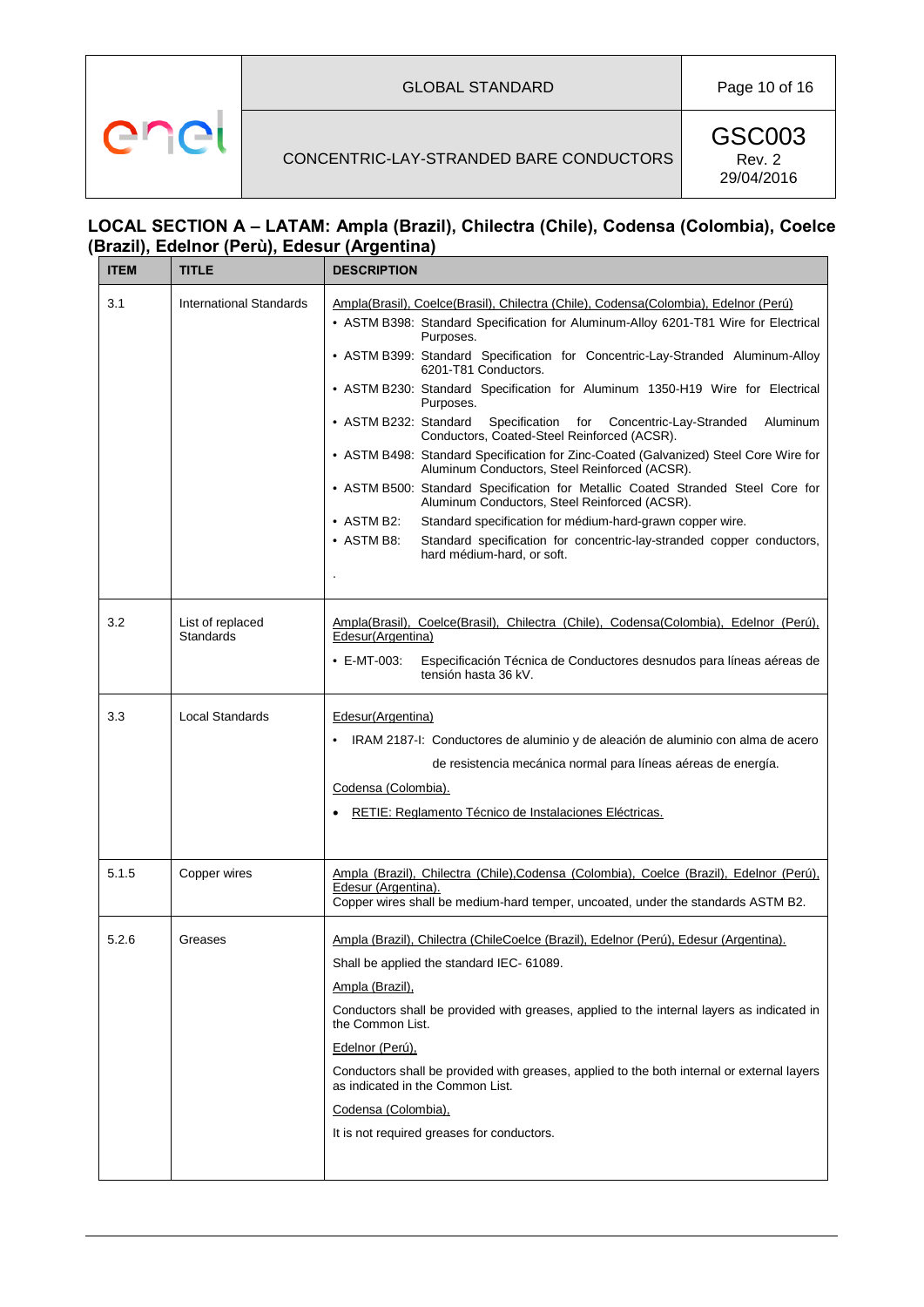# GLOBAL STANDARD Page 11 of 16

### CONCENTRIC-LAY-STRANDED BARE CONDUCTORS

enel

| 5.5 | Stranding                                | Ampla(Brasil), Coelce(Brasil), Chilectra (Chile), Codensa(Colombia), Edelnor (Perú),<br>Edesur(Argentina)                                                                                                                                                                                                                                                                                                                                                                                                                                 |             |  |  |  |  |  |  |  |  |  |  |  |
|-----|------------------------------------------|-------------------------------------------------------------------------------------------------------------------------------------------------------------------------------------------------------------------------------------------------------------------------------------------------------------------------------------------------------------------------------------------------------------------------------------------------------------------------------------------------------------------------------------------|-------------|--|--|--|--|--|--|--|--|--|--|--|
|     |                                          | The directions of lay of the external layer shall be "left-hand" to copper conductors.                                                                                                                                                                                                                                                                                                                                                                                                                                                    |             |  |  |  |  |  |  |  |  |  |  |  |
| 6.1 | <b>Type Test</b>                         | Ampla(Brasil), Coelce(Brasil), Chilectra (Chile), Codensa(Colombia), Edelnor (Perú),<br>Edesur(Argentina)                                                                                                                                                                                                                                                                                                                                                                                                                                 |             |  |  |  |  |  |  |  |  |  |  |  |
|     |                                          | <b>Overall Diameter</b><br>Number and type of wires<br>• Cross section area<br>Mass per unit length<br>• Rated tensile strength<br>Elongation<br>Joints<br><b>Electrical resistance</b><br>• Lay ratio and direction of lay<br>• Grease temperature characteristics<br>For Edesur consider the standard IRAM-2187-I                                                                                                                                                                                                                       |             |  |  |  |  |  |  |  |  |  |  |  |
| 6.2 | Sample test                              | Ampla(Brasil), Coelce(Brasil), Chilectra (Chile), Codensa(Colombia), Edelnor (Perú),<br>Edesur(Argentina)<br>Number and type of wires<br>Cross section area<br>Lay ratio and direction of lay<br>Mass per unit length<br>Rated tensile strength (wires)<br>Electrical resistance (wires)<br>Grease temperature characteristics<br>The acceptance level shall be determined according to the procedure described in<br>standard IEC 60410 considering AQL 1,5%, level II, simple sampling.<br>For Edesur consider the standard IRAM-2187-I |             |  |  |  |  |  |  |  |  |  |  |  |
| 7   | <b>CONDITIONS</b><br>OF<br><b>SUPPLY</b> | Ampla (Brazil), Chilectra (Chile), Codensa (Colombia), Coelce (Brazil), Edelnor (Perú),<br>Edesur (Argentina).                                                                                                                                                                                                                                                                                                                                                                                                                            |             |  |  |  |  |  |  |  |  |  |  |  |
|     |                                          | The cable shall be delivered by the manufacturer on a wooden or metal spool, which will<br>not be returned, as per maximum and minimum dimensions indicated in Table 4 and in<br>accordance with Figure 2.                                                                                                                                                                                                                                                                                                                                |             |  |  |  |  |  |  |  |  |  |  |  |
|     |                                          | In order to use the reel in a spooling machine, the reel shall be supplied with two holes<br>spaced at 50 cm, equidistant and aligned with central hole.                                                                                                                                                                                                                                                                                                                                                                                  |             |  |  |  |  |  |  |  |  |  |  |  |
|     |                                          |                                                                                                                                                                                                                                                                                                                                                                                                                                                                                                                                           |             |  |  |  |  |  |  |  |  |  |  |  |
|     |                                          | Figure 2 - Reel                                                                                                                                                                                                                                                                                                                                                                                                                                                                                                                           |             |  |  |  |  |  |  |  |  |  |  |  |
|     |                                          | $A(1)$ mm<br>B mm<br>$D(2)$ mm<br>E mm<br>$C(1)$ mm                                                                                                                                                                                                                                                                                                                                                                                                                                                                                       | $\Phi$ (mm) |  |  |  |  |  |  |  |  |  |  |  |
|     |                                          | 1730<br>1120<br>80<br>(3)<br>(4)                                                                                                                                                                                                                                                                                                                                                                                                                                                                                                          | 50          |  |  |  |  |  |  |  |  |  |  |  |
|     |                                          | Table 4 - Dimensions of reel                                                                                                                                                                                                                                                                                                                                                                                                                                                                                                              |             |  |  |  |  |  |  |  |  |  |  |  |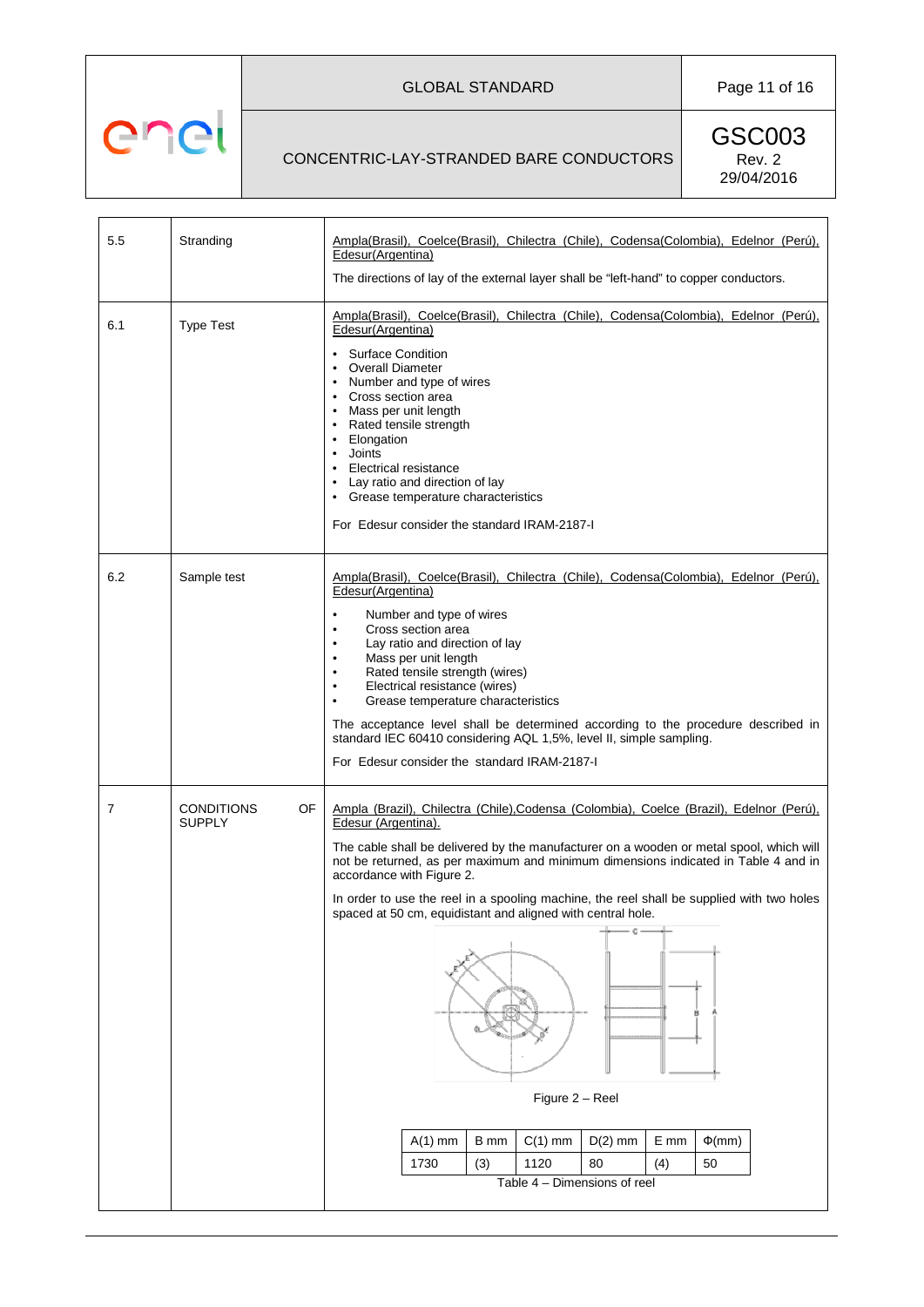GLOBAL STANDARD Page 12 of 16

# CONCENTRIC-LAY-STRANDED BARE CONDUCTORS

enel

|   |                                         | Notes:<br>(1)<br>Maximum value<br>(2)<br>Minimum value<br>Twice of the minimum bend ratio of conductor used to transport, as indicated by<br>(3)<br>the manufacturer.<br>300 ó 180 mm, according to the type of reel.<br>(4)                                                                                                                                                                                                 |
|---|-----------------------------------------|------------------------------------------------------------------------------------------------------------------------------------------------------------------------------------------------------------------------------------------------------------------------------------------------------------------------------------------------------------------------------------------------------------------------------|
|   |                                         | The wooden spools shall be treated according to the international requirements for the<br>control of plant disease, avoiding the compounds "Pentachlorophenol" and "Creosote".<br>The treatment must include, at least: highly toxic to xylophagous organisms, high<br>penetration and holding power, chemical stability, non-corrosive substances to metals<br>nor should they affect the physical characteristics of wood. |
|   |                                         | Each reel shall be protected with a plastic coat than avoids the corrosion of the<br>conductor.                                                                                                                                                                                                                                                                                                                              |
|   |                                         | The total length of the cable supplied may not be less than that requested in the<br>purchase order and shall not be longer by any more than 1%.                                                                                                                                                                                                                                                                             |
|   |                                         | The maximum gross weight of the packaged spool must not exceed 2500 kg.                                                                                                                                                                                                                                                                                                                                                      |
|   |                                         | Codensa (Colombia)<br>In additional to above specified, for Codensa the manufacturers shall to attach the<br>RETIE certification in the first supply.                                                                                                                                                                                                                                                                        |
|   |                                         |                                                                                                                                                                                                                                                                                                                                                                                                                              |
| 8 | <b>PACKING</b><br>AND<br><b>MARKING</b> | Ampla (Brazil), Chilectra (Chile), Codensa (Colombia), Coelce (Brazil), Edelnor (Perú),<br>Edesur (Argentina).                                                                                                                                                                                                                                                                                                               |
|   |                                         | The spools must:                                                                                                                                                                                                                                                                                                                                                                                                             |
|   |                                         | Indicate the correct rolling direction with an arrow on its side.                                                                                                                                                                                                                                                                                                                                                            |
|   |                                         | Have a stainless steel plate for its identification on each side, each one of which must<br>include at least the following information, in the language of the country where it will be<br>used (Spanish or Portuguese):                                                                                                                                                                                                     |
|   |                                         | Name of the manufacturer<br>$\bullet$<br>Country of origin of the item<br>$\bullet$<br><b>ENEL GROUP</b><br>$\bullet$<br>Purchase Order N°<br>$\bullet$<br>Conductor caliber (en mm <sup>2</sup> )<br>$\bullet$<br>Number of the spool within the delivered batch.<br>$\bullet$<br>Net weight and gross weight in kg.<br>$\bullet$<br>Cable type<br>$\bullet$<br>Cable length, in meters.<br>$\bullet$                       |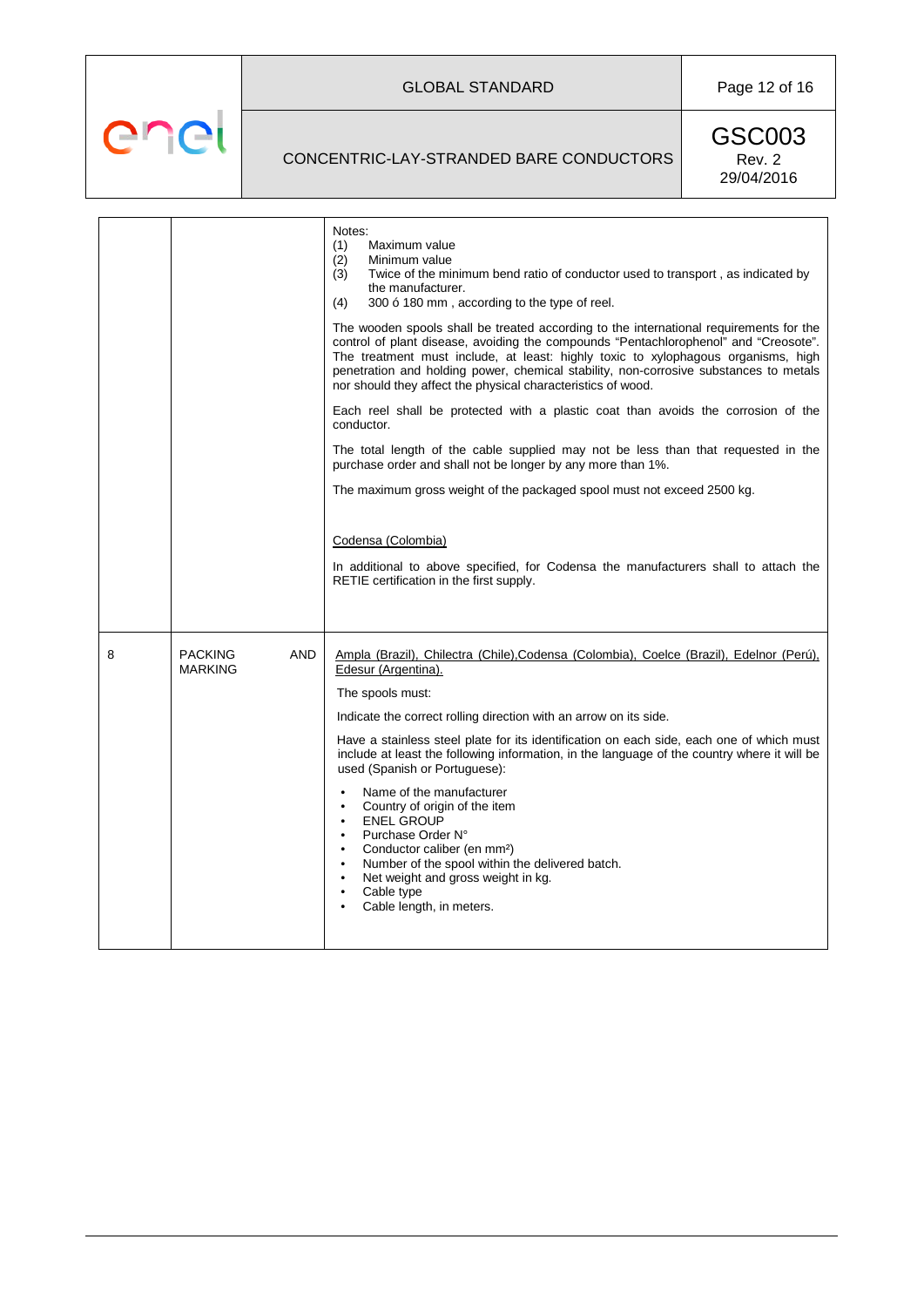GLOBAL STANDARD Page 13 of 16

### CONCENTRIC-LAY-STRANDED BARE CONDUCTORS

GSC003 Rev. 2 29/04/2016

# **B SECCIÓN LOCAL – ENDESA DISTRIBUCIÓN ELÉCTRICA (España)**

enel

| <b>ITEM</b> | <b>TITLE</b>                         | <b>DESCRIPTION</b>                                                                                                                                 |                                                                                                                                                                                                                                                                                                                                                                                                                                                                                                                                                                                                                                                                    |                       |                  |                   |  |  |  |  |  |  |  |  |  |
|-------------|--------------------------------------|----------------------------------------------------------------------------------------------------------------------------------------------------|--------------------------------------------------------------------------------------------------------------------------------------------------------------------------------------------------------------------------------------------------------------------------------------------------------------------------------------------------------------------------------------------------------------------------------------------------------------------------------------------------------------------------------------------------------------------------------------------------------------------------------------------------------------------|-----------------------|------------------|-------------------|--|--|--|--|--|--|--|--|--|
| 3.1         | International<br><b>Standards</b>    | $\cdot$ EN 50182:<br>• EN 50183:<br>EN 50189:<br>EN 60889:<br>EN 61232:<br>EN 50326:                                                               | • IEC 60050-466: Vocabulario electrotécnico internacional. Líneas aéreas.<br>Conductores para líneas eléctricas aéreas. Conductores de<br>alambres redondos cableados en capas concéntricas.<br>Conductores para líneas eléctricas aéreas. Alambres en aleación<br>de aluminio-magnesio-silicio.<br>Conductores para líneas eléctricas aéreas. Alambres de acero<br>galvanizado.<br>Alambre de aluminio duro para Conductores de líneas aéreas de<br>transporte de energía eléctrica.<br>Alambres de acero recubiertos de aluminio para usos eléctricos.<br>Conductores para líneas eléctricas aéreas. Características de los<br>productos de protección (grasas). |                       |                  |                   |  |  |  |  |  |  |  |  |  |
| 3.2         | List of replaced<br><b>Standards</b> | • Norma GE AND010: Conductores desnudos para líneas eléctricas aéreas de media<br>tensión hasta 30kV.                                              |                                                                                                                                                                                                                                                                                                                                                                                                                                                                                                                                                                                                                                                                    |                       |                  |                   |  |  |  |  |  |  |  |  |  |
| 3.3         | <b>Local Standards</b>               | • UNE 20003:<br>UNE 21045:<br>UNE 207015:<br>$\bullet$<br>• UNE 21044:                                                                             | Cobre-tipo recocido e industrial, para aplicaciones eléctricas.<br>Bobinas de madera destinadas a conductores desnudos para<br>conductores de líneas eléctricas aéreas.<br>Conductores desnudos de cobre duro cableados para líneas<br>eléctricas aéreas.<br>Planes de muestreo y criterios de aceptación y rechazo en la<br>recepción de cables desnudos para conductores de I íneas<br>eléctricas aéreas                                                                                                                                                                                                                                                         |                       |                  |                   |  |  |  |  |  |  |  |  |  |
| 5.2.6       | Greases                              | The weight of the grease per km of each aluminum conductors, aluminum-coated-steel<br>reinforced in this standard is indicated in following Table: |                                                                                                                                                                                                                                                                                                                                                                                                                                                                                                                                                                                                                                                                    |                       |                  |                   |  |  |  |  |  |  |  |  |  |
|             |                                      | <b>DESIGNACIÓN</b>                                                                                                                                 | <b>VOLUMEN GRASA</b>                                                                                                                                                                                                                                                                                                                                                                                                                                                                                                                                                                                                                                               | <b>DENSIDAD GRASA</b> | <b>FACTOR DE</b> | <b>MASA GRASA</b> |  |  |  |  |  |  |  |  |  |
|             |                                      | según EN 50182                                                                                                                                     | " $Vq$ " (cm <sup>3</sup> /km)                                                                                                                                                                                                                                                                                                                                                                                                                                                                                                                                                                                                                                     | " $\delta$ " (g/cm3)  | <b>RELLENO</b>   | (kg/km)           |  |  |  |  |  |  |  |  |  |
|             |                                      | 47-AL1/8-A20SA                                                                                                                                     | 15586,23                                                                                                                                                                                                                                                                                                                                                                                                                                                                                                                                                                                                                                                           | 0.87                  | 0,8              | 10,85             |  |  |  |  |  |  |  |  |  |
|             |                                      | 67-AL1/11-A20SA                                                                                                                                    | 21732,91                                                                                                                                                                                                                                                                                                                                                                                                                                                                                                                                                                                                                                                           | 0,87                  | 0,8              | 15,13             |  |  |  |  |  |  |  |  |  |
|             |                                      | 107-AL1/18-A20SA                                                                                                                                   | 35740,17                                                                                                                                                                                                                                                                                                                                                                                                                                                                                                                                                                                                                                                           | 0,87                  | 0,8              | 24,88             |  |  |  |  |  |  |  |  |  |
|             |                                      | 119-AL1/28-A20SA                                                                                                                                   | 46758,68                                                                                                                                                                                                                                                                                                                                                                                                                                                                                                                                                                                                                                                           | 0,87                  | 0,8              | 32,54             |  |  |  |  |  |  |  |  |  |
|             |                                      | 147-AL1/34-A20SA                                                                                                                                   | 58904,86                                                                                                                                                                                                                                                                                                                                                                                                                                                                                                                                                                                                                                                           | 0.87                  | 0,8              | 41,00             |  |  |  |  |  |  |  |  |  |
|             |                                      | The weight of the grease shall not vary more than ±20% from the values shown in this<br>table.                                                     |                                                                                                                                                                                                                                                                                                                                                                                                                                                                                                                                                                                                                                                                    |                       |                  |                   |  |  |  |  |  |  |  |  |  |
| 5.5         | Stranding                            | The directions of lay of the external layer shall be "right-hand" to copper conductors.                                                            |                                                                                                                                                                                                                                                                                                                                                                                                                                                                                                                                                                                                                                                                    |                       |                  |                   |  |  |  |  |  |  |  |  |  |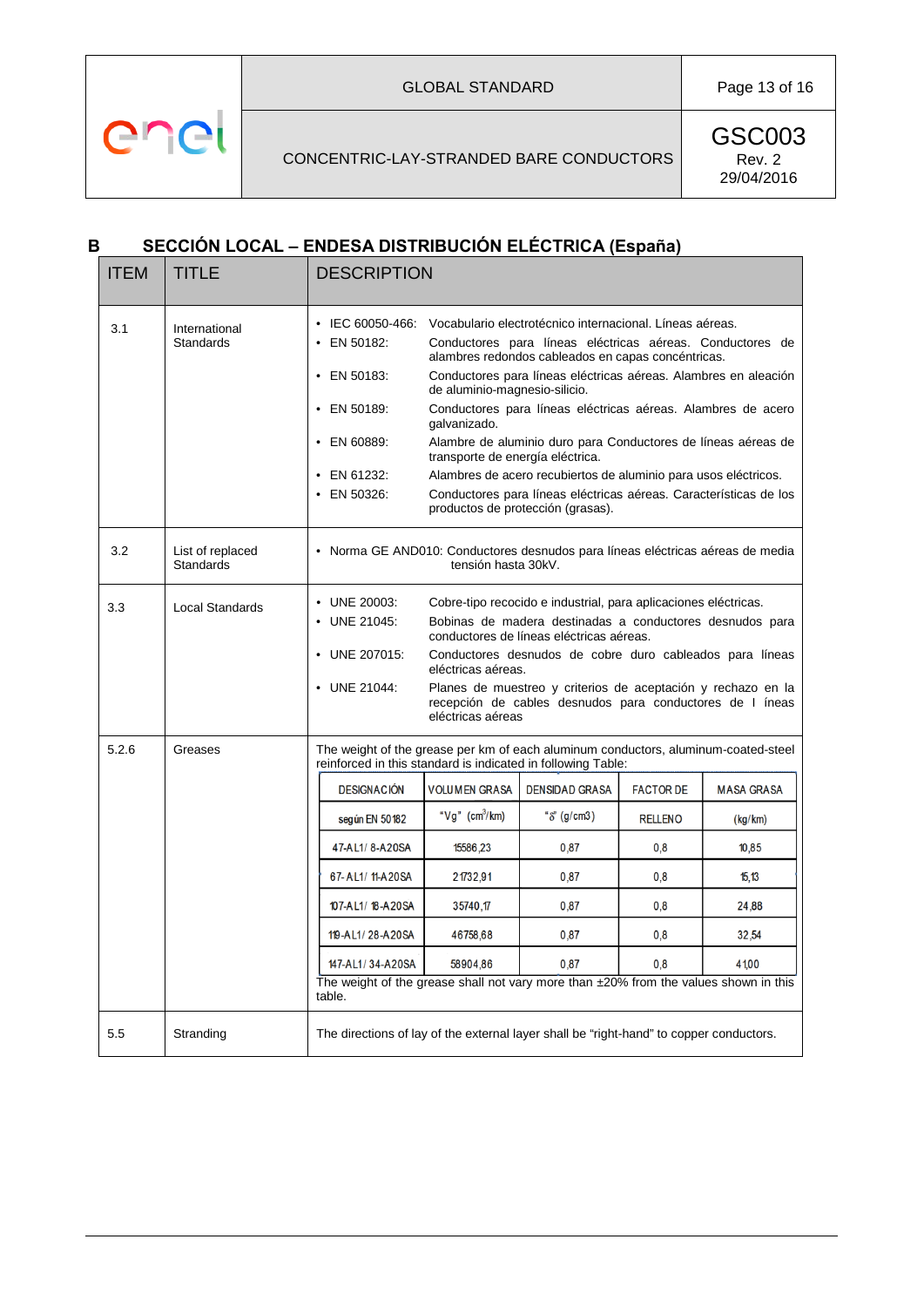# GLOBAL STANDARD Page 14 of 16

# CONCENTRIC-LAY-STRANDED BARE CONDUCTORS

enel

| <b>ITEM</b> | <b>TITLE</b> | <b>DESCRIPTION</b>     |                                                                                                                               |                |                |                            |  |  |  |  |  |  |
|-------------|--------------|------------------------|-------------------------------------------------------------------------------------------------------------------------------|----------------|----------------|----------------------------|--|--|--|--|--|--|
| 6           | <b>TESTS</b> |                        | List of type and sample test to aluminum conductors, coated-steel reinforced and alloy-<br>aluminum conductors                |                |                |                            |  |  |  |  |  |  |
|             |              |                        |                                                                                                                               | Type<br>Test   | Sample<br>Test | Section<br>UNE-EN<br>50182 |  |  |  |  |  |  |
|             |              |                        | <b>Surface Condition</b>                                                                                                      | X              | X              | 6.4.1                      |  |  |  |  |  |  |
|             |              |                        | Conductor diameter                                                                                                            | X              | X              | 6.4.2                      |  |  |  |  |  |  |
|             |              |                        | Inertness                                                                                                                     | X              | X              | 6.4.3                      |  |  |  |  |  |  |
|             |              |                        | Lay ratio and direction of lay                                                                                                | X              | X              | 6.4.4                      |  |  |  |  |  |  |
|             |              | Conductor              | Number and type of wires                                                                                                      | X              | X              | 6.4.5                      |  |  |  |  |  |  |
|             |              |                        | Mass per unit length                                                                                                          | X              | X              | 6.4.6                      |  |  |  |  |  |  |
|             |              |                        | Stress-strain curves                                                                                                          | X              | $\blacksquare$ | 6.4.7                      |  |  |  |  |  |  |
|             |              |                        | Tensile breaking strength                                                                                                     | $\blacksquare$ | 6.4.8          |                            |  |  |  |  |  |  |
|             |              |                        | Stringing test                                                                                                                | X              | $\blacksquare$ | 6.4.9                      |  |  |  |  |  |  |
|             |              |                        | Diameter                                                                                                                      | X              | X              | 6.5.2                      |  |  |  |  |  |  |
|             |              |                        | Tensile strength                                                                                                              | X              | X              | 6.5.2                      |  |  |  |  |  |  |
|             |              | Aluminum wire          | Elongation (*)                                                                                                                | X              | X              | 6.5.2                      |  |  |  |  |  |  |
|             |              |                        | Electrical resistivity                                                                                                        | X              | 6.5.2          |                            |  |  |  |  |  |  |
|             |              |                        | Winging test                                                                                                                  | X              | X              | 6.5.2                      |  |  |  |  |  |  |
|             |              |                        | Welding                                                                                                                       | X              | $\blacksquare$ | 6.5.3                      |  |  |  |  |  |  |
|             |              |                        | Diameter                                                                                                                      | X              | X              | 6.5.2                      |  |  |  |  |  |  |
|             |              |                        | Tensile strength                                                                                                              | X              | X              | 6.5.2                      |  |  |  |  |  |  |
|             |              | Zinc-coated steel wire | Tensile strength at 1 % stretch                                                                                               | X              | X              | 6.5.2                      |  |  |  |  |  |  |
|             |              |                        | Elongation and torsion                                                                                                        | X              | X              | 6.5.2                      |  |  |  |  |  |  |
|             |              |                        | Winging test                                                                                                                  | X              | X              | 6.5.2                      |  |  |  |  |  |  |
|             |              |                        | Zinc weight                                                                                                                   | Χ              | X              | 6.5.2                      |  |  |  |  |  |  |
|             |              |                        | Immersion                                                                                                                     | X              | X              | 6.5.2                      |  |  |  |  |  |  |
|             |              |                        | Coated adherence                                                                                                              | X              | X              | 6.5.2                      |  |  |  |  |  |  |
|             |              |                        | Diameter                                                                                                                      | $\pmb{\times}$ | $\mathsf X$    | 6.5.2                      |  |  |  |  |  |  |
|             |              | Aluminum-coated steel  | Tensile strength                                                                                                              | Χ              | X              | 6.5.2                      |  |  |  |  |  |  |
|             |              |                        | Tensile strength at 1 % stretch                                                                                               | X              | X              | 6.5.2                      |  |  |  |  |  |  |
|             |              |                        | Elongation                                                                                                                    | X              | X              | 6.5.2                      |  |  |  |  |  |  |
|             |              |                        | Torsion                                                                                                                       | X              | X              | 6.5.2                      |  |  |  |  |  |  |
|             |              |                        | Coating thickness uniformity                                                                                                  | X              | X              | 6.5.2                      |  |  |  |  |  |  |
|             |              |                        | <b>Electrical resistivity</b>                                                                                                 | X              | X              | 6.5.2                      |  |  |  |  |  |  |
|             |              |                        | Mass of grease per unit length                                                                                                | X              | X              | 6.6.1                      |  |  |  |  |  |  |
|             |              | Grea                   | Drop point                                                                                                                    | X              | X              | 6.6.2                      |  |  |  |  |  |  |
|             |              |                        | (*) The elongation test shall not be done to AL1<br>The sample size shall be described in section 6.2 of the standard EN50182 |                |                |                            |  |  |  |  |  |  |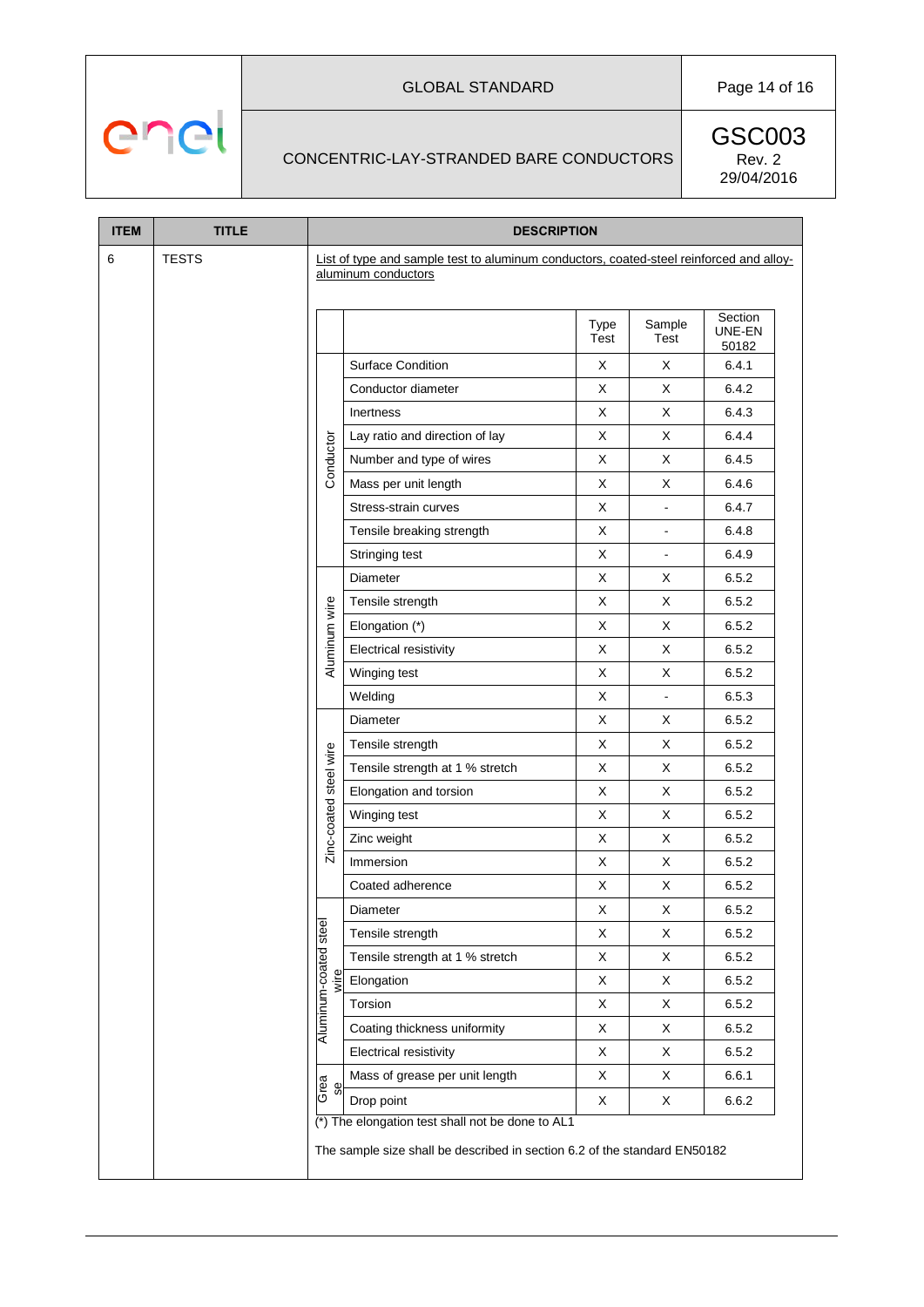# GLOBAL STANDARD Page 15 of 16

## CONCENTRIC-LAY-STRANDED BARE CONDUCTORS

enel

|   |              | <b>DESCRIPTION</b>                                                                                            |                       |  |  |  |  |
|---|--------------|---------------------------------------------------------------------------------------------------------------|-----------------------|--|--|--|--|
| 6 | <b>TESTS</b> | List of type test to copper conductors                                                                        |                       |  |  |  |  |
|   |              | Type of test                                                                                                  | Section<br>UNE-207015 |  |  |  |  |
|   |              | Hard Copper                                                                                                   | 5.1                   |  |  |  |  |
|   |              | Diameter                                                                                                      | 5.4 y 5.5             |  |  |  |  |
|   |              | Elongation curve                                                                                              | 9.3.1                 |  |  |  |  |
|   |              | Alternate bends                                                                                               | 9.3.2                 |  |  |  |  |
|   |              | Resistivity                                                                                                   | 9.4.1                 |  |  |  |  |
|   |              | Electrical resistance                                                                                         | 8.1 y 9.4.2           |  |  |  |  |
|   |              | Torsion                                                                                                       | 9.3.3                 |  |  |  |  |
|   |              | Tensile strength                                                                                              | 9.3.4                 |  |  |  |  |
|   |              | Weight                                                                                                        | 8.2                   |  |  |  |  |
|   |              | Lay ratio                                                                                                     | 9.3.5                 |  |  |  |  |
|   |              | Welding                                                                                                       | $\overline{7}$        |  |  |  |  |
|   |              | <b>Surface Condition</b>                                                                                      | 5.3                   |  |  |  |  |
|   |              | Type of test                                                                                                  | Section               |  |  |  |  |
|   |              |                                                                                                               | UNE-207015            |  |  |  |  |
|   |              | On wires after stranding                                                                                      |                       |  |  |  |  |
|   |              | Rated tensile strength                                                                                        | 9.3.1                 |  |  |  |  |
|   |              | Elongation                                                                                                    | 9.3.1                 |  |  |  |  |
|   |              | Alternate bends                                                                                               | 9.3.2                 |  |  |  |  |
|   |              | Torsion                                                                                                       | 9.3.3                 |  |  |  |  |
|   |              | Resistivity                                                                                                   | 9.4.1                 |  |  |  |  |
|   |              | Measure test                                                                                                  | 5.4                   |  |  |  |  |
|   |              | Welding                                                                                                       | $\overline{7}$        |  |  |  |  |
|   |              | On the stranded conductor                                                                                     |                       |  |  |  |  |
|   |              | Weight                                                                                                        | 8.2                   |  |  |  |  |
|   |              | Lay ratio and direction of lay                                                                                | 6.2                   |  |  |  |  |
|   |              | <b>Surface Condition</b><br>The sample size shall be described in section 9.5.1.of the<br>standard UNE 207015 | 5.3                   |  |  |  |  |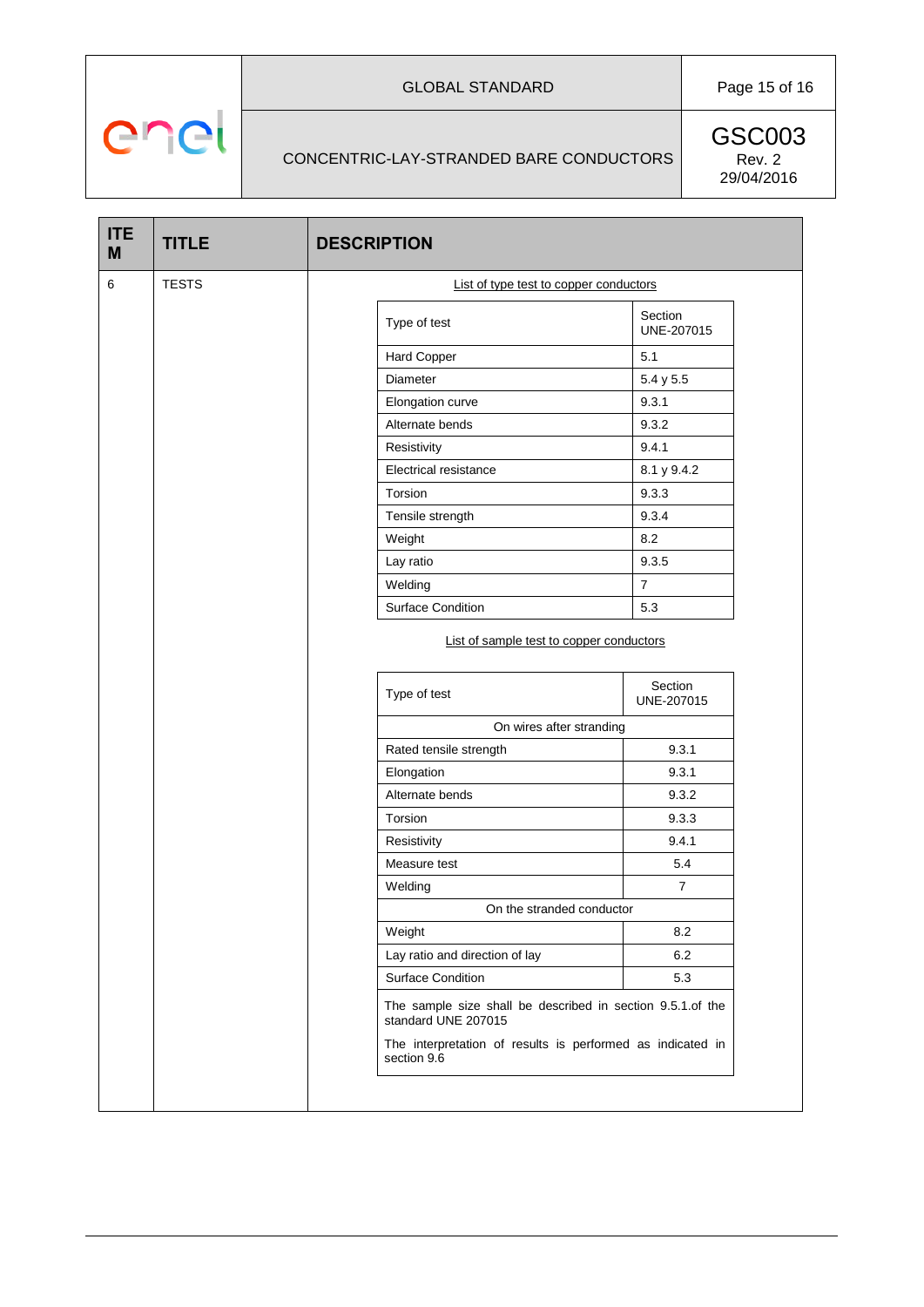# GLOBAL STANDARD Page 16 of 16

# CONCENTRIC-LAY-STRANDED BARE CONDUCTORS

enel

GSC003 Rev. 2 29/04/2016

| <b>ITEM</b> | TITLE                                 | <b>DESCRIPTION</b>                                                                                                                                                                                                                                                                                                                                                                                                                                                                                                    |
|-------------|---------------------------------------|-----------------------------------------------------------------------------------------------------------------------------------------------------------------------------------------------------------------------------------------------------------------------------------------------------------------------------------------------------------------------------------------------------------------------------------------------------------------------------------------------------------------------|
|             | <b>CONDITIONS OF</b><br><b>SUPPLY</b> | The conductors shall be supplied with reel as indicated in the standard UNE<br>21045:1974.                                                                                                                                                                                                                                                                                                                                                                                                                            |
| 8           | PACKING AND<br><b>MARKING</b>         | Each reel shall have, in each of the outer surface, an identification plate, weatherproof,<br>with the inscription "ENEL / ENDESA" and the following information:<br>Name of the manufacturer<br>Conductor type<br>Cable length, in meters.<br>Purchase Order N°<br>Number of the spool within the delivered batch.<br>Description of this standard<br>Manufacture year<br>Direction of rotation of the coil (with a arrow).<br>Unwinding direction (if the reel was packaged).<br>Net weight and gross weight in kg. |

# **C ENEL DISTRIBUZIONE (Italy), ENEL DISTRIBUTIE: Banat, Dobrogea, Muntenia (Romania)**

| <b>I ITEM</b> | <b>TITLE</b>                                                    | <b>DESCRIPTION</b> |
|---------------|-----------------------------------------------------------------|--------------------|
|               | Not available specifications on this revision. See Common List. |                    |
|               |                                                                 |                    |